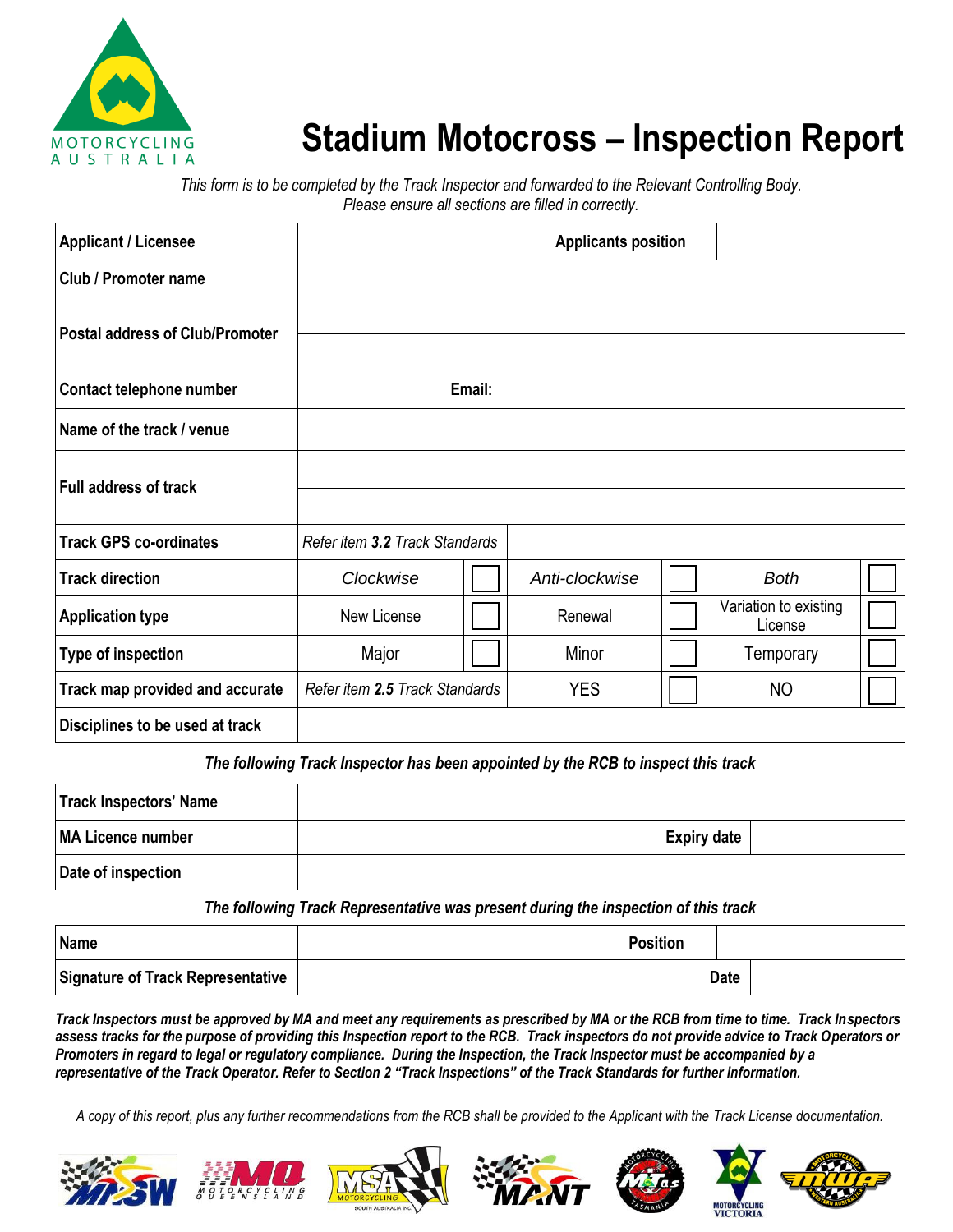| <b>Inspection Guideline</b> |                                                                               |              |  |
|-----------------------------|-------------------------------------------------------------------------------|--------------|--|
| <b>Satisfactory</b>         | The item complies to the Track Standards                                      | $=$ tick 1   |  |
| Unsatisfactory              | The item does not comply with the Track Standards - a T.R.A must be completed | $=$ tick 2   |  |
| <b>Not Applicable</b>       | The item does not apply to this track or is not required                      | $=$ tick N/A |  |

*I have examined the following areas where they are applicable to the track. The items that are satisfactory are listed in column one (1). Items listed in column two (2), are not satisfactory may require action before licensing is approved.*

| Please place a tick in the relevant box identified as Satisfactory (1), Unsatisfactory (2) or Not Applicable (N/A) |                                                                                        |   |                         |     |  |  |
|--------------------------------------------------------------------------------------------------------------------|----------------------------------------------------------------------------------------|---|-------------------------|-----|--|--|
| Section #                                                                                                          | <b>Description</b>                                                                     | 1 | $\overline{\mathbf{2}}$ | N/A |  |  |
|                                                                                                                    | <b>MINIMUM OPERATIONAL STANDARDS</b>                                                   |   |                         |     |  |  |
| 4.1                                                                                                                | <b>Emergency Procedures: EMP Sighted,</b>                                              |   |                         |     |  |  |
| 4.2                                                                                                                | Safety for participants during a meeting: refer to Track Operator and/or Promoter      |   |                         |     |  |  |
| 4.3                                                                                                                | First Aid: Medical and First Aid requirements for this discipline                      |   |                         |     |  |  |
| 4.4                                                                                                                | Fire Precautions: must be adequate in all areas                                        |   |                         |     |  |  |
| 4.5                                                                                                                | Provision of Fuel: minimum standards for "suppliers" of fuel                           |   |                         |     |  |  |
| 4.6                                                                                                                | Environment: refer to local and MA policy                                              |   |                         |     |  |  |
| 4.7.1                                                                                                              | Paddock Area & Track Access: Paddock for participants.                                 |   |                         |     |  |  |
| 4.7.2                                                                                                              | Paddock Area & Track Access: Flat, access, signage and fencing                         |   |                         |     |  |  |
| 4.7.3                                                                                                              | Paddock Area & Track Access: Adjacent fencing                                          |   |                         |     |  |  |
| 4.7.4                                                                                                              | Paddock Area & Track Access: Waiting/Collecting area.                                  |   |                         |     |  |  |
| 4.7.5                                                                                                              | Paddock Area & Track Access: Multiple circuit waiting/collecting areas.                |   |                         |     |  |  |
| 4.7.6                                                                                                              | Paddock Area & Track Access: Extra paddocks or refuelling points.                      |   |                         |     |  |  |
| 4.7.7                                                                                                              | Paddock Area & Track Access: Emergency vehicle access routes.                          |   |                         |     |  |  |
| 4.8                                                                                                                | Legal and Regulatory Compliance (refer to Track Operator and/or Promoter)              |   |                         |     |  |  |
| 4.9                                                                                                                | Notices to the public: Fixing, public roads, spectators, disabled and literacy issues. |   |                         |     |  |  |
| 4.9.1                                                                                                              | Notices to the public: Warning to the Public notices                                   |   |                         |     |  |  |
| 4.9.2                                                                                                              | Notices to the public: Prohibited Area notices.                                        |   |                         |     |  |  |
| 4.9.3                                                                                                              | Notices to the public: Warning notices, Alcohol in Pit area.                           |   |                         |     |  |  |
| 4.9.4                                                                                                              | Notices to the public: Animals and Guide Dogs                                          |   |                         |     |  |  |
| 4.9.5                                                                                                              | Notices to the public: Pit Area - Riding, Smoking, Footwear and directional signs      |   |                         |     |  |  |
| 4.9.6                                                                                                              | Notices to the public: Suggested additional signage                                    |   |                         |     |  |  |
| 4.10                                                                                                               | Rider Information Signs: Track plan, emergency routes, first aid posts, toilets etc.   |   |                         |     |  |  |
| 4.11                                                                                                               | Landline / Mobile telephone                                                            |   |                         |     |  |  |
| 4.16                                                                                                               | <b>Track Control - Light Systems</b>                                                   |   |                         |     |  |  |
| 4.17                                                                                                               | Parking                                                                                |   |                         |     |  |  |
|                                                                                                                    | STADIUM MOTOCROSS MODULE STANDARDS                                                     |   |                         |     |  |  |
| 8.1.1                                                                                                              | <b>Applications - Track Map/s</b>                                                      |   |                         |     |  |  |
| 8.2                                                                                                                | Track layout: design for all grades of riders, safety, minimal stops/starts            |   |                         |     |  |  |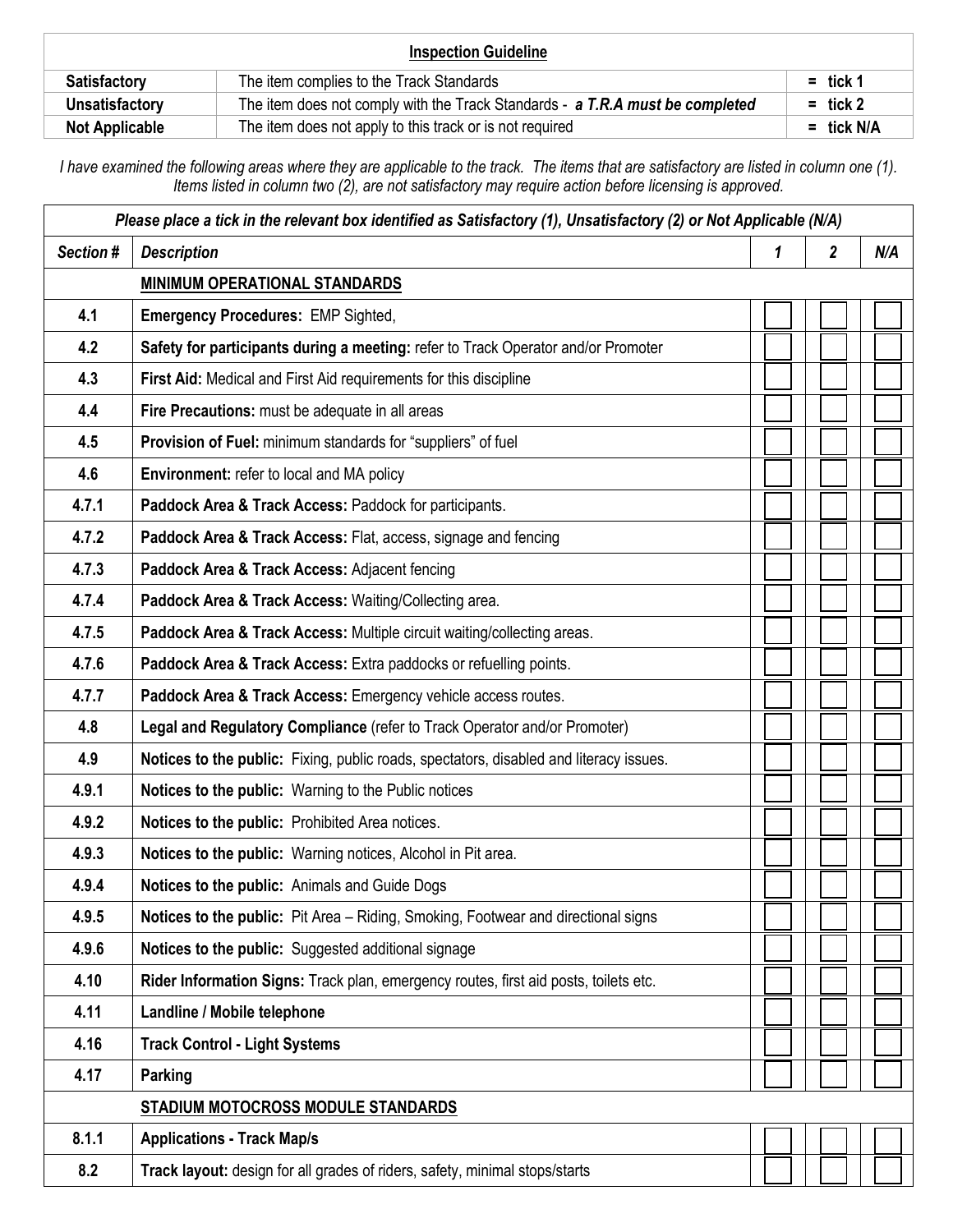| 8.2.1   | Length:<br>metres                                                                        |  |
|---------|------------------------------------------------------------------------------------------|--|
| 8.2.2   | <b>Measured Example 2006</b><br>Width:<br>metres                                         |  |
| 8.2.3   | <b>Track Density:</b> calculated $N = WxL30 + (-1)$                                      |  |
| 8.2.4   | <b>Vertical Space</b>                                                                    |  |
| 8.2.5   | <b>Speed:</b> average speed = distance $(m)$ / lap time (sec) $\times$ 3.6 _________     |  |
| 8.2.6.1 | Obstacles: JUMPS Triple jumps and stutters not allowed. Jumps not exceed 3m in height    |  |
| 8.2.6.2 | <b>Obstacles: DOUBLE JUMPS</b>                                                           |  |
| 8.2.6.3 | <b>Obstacles: TABLE TOP JUMPS</b>                                                        |  |
| 8.2.6.4 | <b>Obstacles: WHOOPS SECTION</b>                                                         |  |
| 8.2.7   | Flag Marshalling points - must comply with ALL requirements                              |  |
| 8.2.8   | Lighting: Must be measured at track surface                                              |  |
| 8.2.9   | <b>Pit Board Area</b>                                                                    |  |
| 8.2.10  | <b>Watering Systems</b>                                                                  |  |
| 8.2.11  | <b>Protection from Hazards:</b> Hazards = poles, bridges, PA systems pole etc (2 metres) |  |
| 8.2.12  | <b>Controlled Crossings</b>                                                              |  |
| 8.2.13  | <b>Paddock</b>                                                                           |  |
| 8.2.14  | <b>Parking</b>                                                                           |  |
| 8.3.1   | Public and Rider Safety: First and Second line of protection                             |  |
| 8.3.2   | Neutral Zone: width, speed, adjacent jumps, berms, barriers, secondary fencing           |  |
| 8.3.3   | Washing zone for Motorcycles: local laws, designation, protection, signage               |  |
| 8.4.1   | Start Gate: must comply with ALL requirements                                            |  |
| 8.4.2   | Start Straight: must comply with ALL requirements                                        |  |
| 8.4.3   | <b>Waiting Zone</b>                                                                      |  |
| 8.5.1   | <b>Finishing Line</b>                                                                    |  |
| 8.6     | <b>Course Markers: must comply with ALL requirements</b>                                 |  |
|         | <b>OTHER OBSERVATIONS</b> (if relevant)                                                  |  |
| 8a      | Toilet facilities: Clean and in working order for spectators and competitors             |  |
| 8b      | Machine Examination / Scrutineering Area: Location                                       |  |
| 8c      | Public Address System: (pits / spectators)                                               |  |
| 8d      | Timing Facilities: Location _                                                            |  |
| 8e      | Medical Centre / First aid room facilities: as per MoMS                                  |  |
| 8f      | <b>Emergency Equipment: Including fire prevention</b>                                    |  |
| 8g      | Marshal Flags: condition, colors, amount                                                 |  |
|         | <b>ANY OTHER ITEMS OF NOTE</b> (please list on separate page and attach to report)       |  |